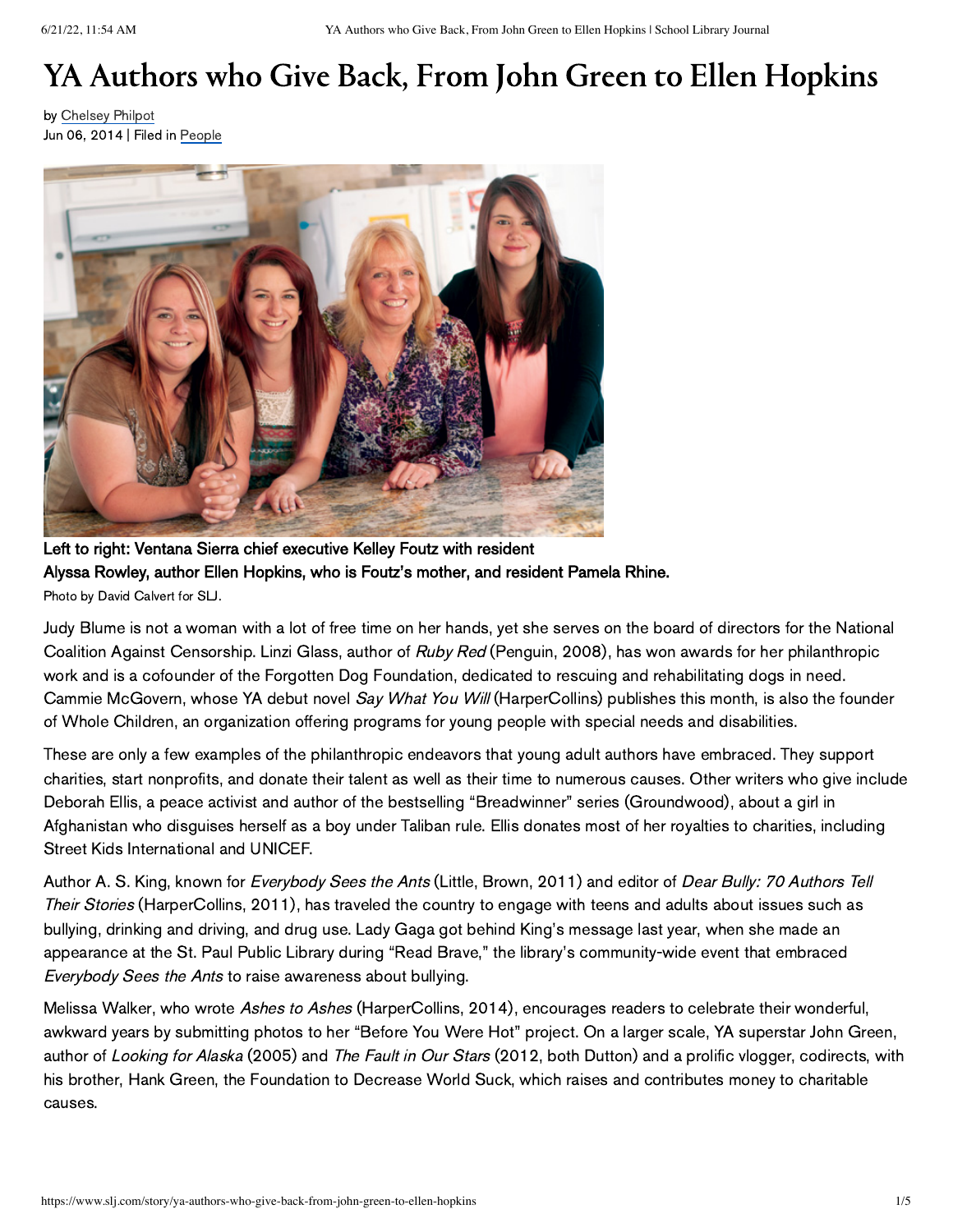The altruism generated in this community goes far beyond the writers: activism extends to their fans, as well. Much of the YA world, from publishers to tweens on Twitter, inspires, encourages, and supports altruism. Here is just a sampling of some of the good things these authors do.

## "IT HURTS TO SEE KIDS IN NEED"

Ellen Hopkins is best known for her novels in verse, including *Crank* (2004), *Glass* (2007), and *Fallout* (2010, all S. & S.), that take on gritty, dark, and difficult topics, such as prostitution, drugs, and sexual abuse. As a New York Times bestselling author, Hopkins does many school visits, during which her readers share their often-heartrending stories with her. "It hurts to see kids in need...a lot of their stories are 'I don't know where to go. I don't know what to do. I don't know where to find help,'" said Hopkins.

Inspired by such encounters, in 2012, Hopkins and her daughter Kelly Foutz launched Ventana Sierra, a nonprofit organization that gives young people who have aged out of the foster care system a place to live. Their first home opened in Carson City, NV, in June 2013. Since then, they have experienced successes as well as failures. Residents struggled with rules about drugs and drinking. Toxic romantic relationships lured some girls away. Not all residents have been willing to work or go to school. "You start with a big idea," said Hopkins. "And then you have to fine-tune it as you go."

Nineteen-year-old Alyssa Rowley is one of the beneficiaries of this "fine-tuning" and of Ventana Sierra's swift growth from one house to two homes and an apartment. Despite graduating with honors, Rowley found herself homeless after high school. Her parents were doing drugs again, and her dad had sabotaged her chance to go to college. About four months ago, the Reno native moved into a Ventana Sierra apartment. Now, she is looking forward to studying business or child psychology this summer. "[Ventana Sierra] gave me a really good opportunity," said Rowley. "They opened the doors for me to go to college and to provide a better life for me and my sisters."



Authors T Cooper and Allison Glock-Cooper (right) post "unselfies" on their site, in which people to express their emotions through pictures of things they see around them rather than focusing on themselves.

Photos courtesy of T Cooper and Allison Glock-Cooper. "You Are Beautiful" unselfie by Vicky Beal.

# PROMOTING EMPATHY AND ANTI-BULLYING

Like Ventana Sierra, the We Are Changers campaign is still in its early days. Authors T Cooper and Allison Glock-Cooper launched this "empathy project" in late 2013, shortly before the husband-and-wife team published the debut novel that inspired it, Changers: Book One: Drew (Akashic), in February 2014.

The couple's initiative to promote empathy is a reaction to studies about the cultural decline of this trait. It's also a response to the plugged-in world, with all its cruelties and narcissism, which their two teen daughters are navigating. "You do feel a lot what they go through on a daily basis," Cooper said, "and that changes your emphasis and your worldview, naturally."

The We Are Changers website is a forum where visitors can take polls and watch videos of celebrities whom the couple has identified as "changers among us." The site also includes a gallery of "unselfies," pictures with short captions that convey emotions. The April unselfie winner was a picture of a sign reading "You are Beautiful" with the words "feeling beautiful starts from inside." Another snapshot showed a terminally ill pet in a happy moment. Cooper and Glock-Cooper say that unselfies are a response to the proliferation of selfies, self-portraits taken with cell phones. "It's literally the physical idea of turning the camera around and considering what life is like for other people," said Glock-Cooper.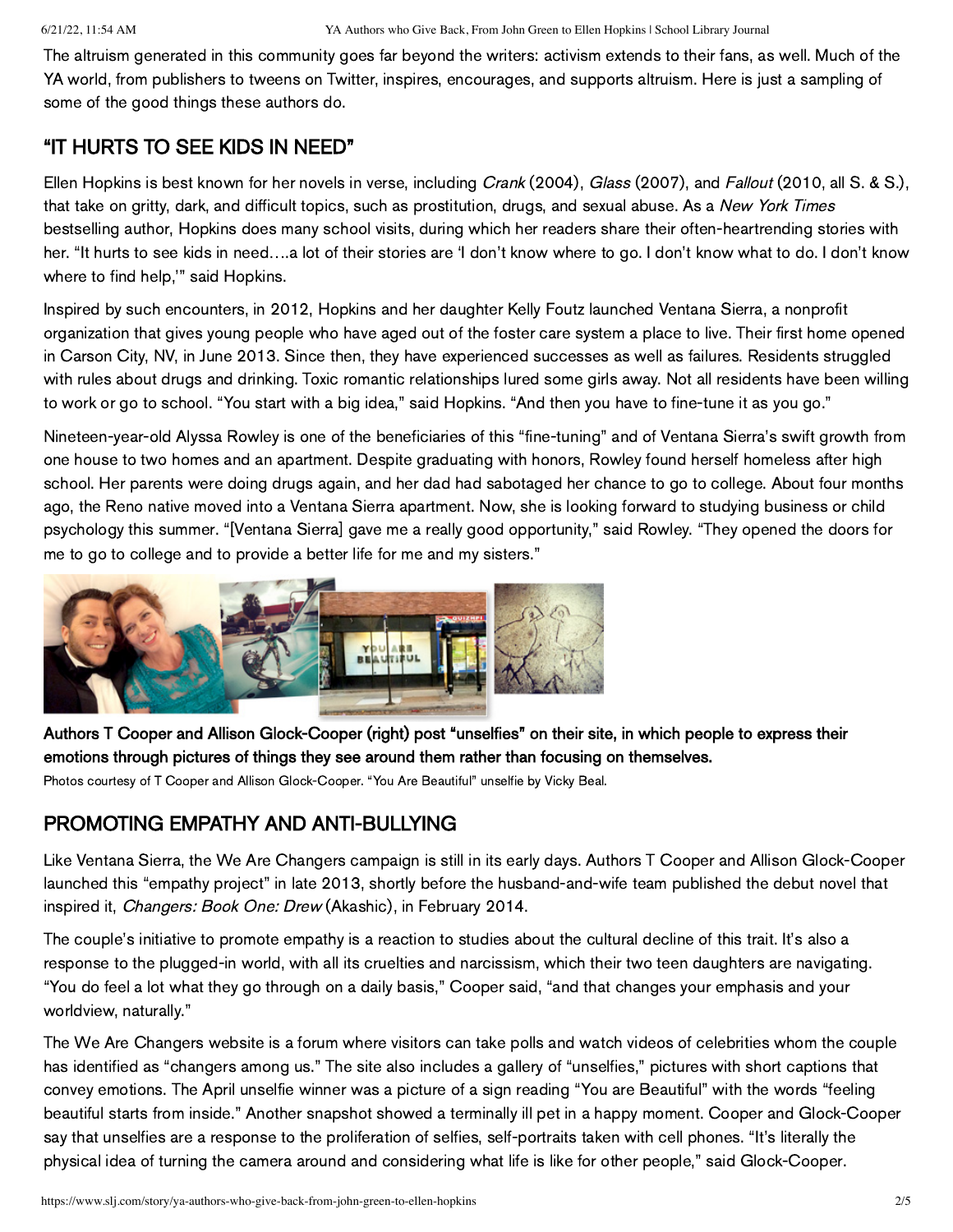#### 6/21/22, 11:54 AM YA Authors who Give Back, From John Green to Ellen Hopkins | School Library Journal

Bullying and self-esteem are important issues to many teen lit writers. Jay Asher, the author of Thirteen Reasons Why (Penguin, 2007), a novel about a depressed teen who commits suicide, is touring the country as part of Penguin Young Readers's "50 States Against Bullying" campaign. Heather Brewer, author of "The Chronicles of Vladimir Tod" series (Dutton), also speaks nationally about bullying. And last June, writer e.E. Charlton-Trujillo undertook a self-funded, crosscountry book tour to talk with at-risk youth about themes from her novel Fat Angie (Candlewick, 2013). Several writers joined Charlton-Trujillo at some of her stops or appeared in At-Risk Summer, a documentary about her trip. They included King, along with Cecil Castellucci, author of Tin Star (Roaring Brook, 2013); Andrew Smith, whose most recent book is Grasshopper Jungle (Dutton, 2014); and Meg Medina, who wrote Yaqui Delgado Wants to Kick Your Ass (Candlewick, 2013).

Writers concerned about teen mental health—including Nancy Garden, author of Annie on My Mind (Farrar, 1982); Brian Katcher, known for Almost Perfect (Delacorte, 2009); Robin Reardon, author of A Question of Manhood (Kensington, 2010); and Jordan Taylor, who wrote *Wonder Dogs* (Reel Dogs, 2009)—contributed stories to Awake (Cheyenne, 2011), an anthology compiled by editor Tracey Pennington. Book profits benefit the Trevor Project, an organization dedicated to ending suicide among LGBTQ youth.

## WRITING THAT PROMPTS GOOD WORKS

Sometimes books alone will galvanize good deeds. A significant case in point is the Harry Potter Alliance (HPA). Founded in 2005 by Andrew Slack, an ardent fan of J. K. Rowling's fantasy novels, the HPA is a bighearted force to be reckoned with. HPA members organize to battle "real-world horcruxes" (in Rowling's titles, "horcruxes" are nefarious objects that contain parts of the evil Lord Voldemort's soul) that threaten the global population, from illiteracy to homophobia and genocide. Their undertakings are ambitious. In January 2010, the HPA joined the organization Partners in Health (PIH) to send five cargo planes of supplies to earthquake-ravaged Haiti.

Rowling is also known for her generosity. In 2012, she was scratched from *Forbes* magazine's billionaires list because her charitable giving and taxes knocked her down to the millionaires club. While members of the HPA draw motivation from the novels, not the woman who created them, Rowling herself has spoken about imagination and social transformation. "We do not need magic to change the world, we carry all the power we need inside ourselves already," she said during a 2008 Harvard commencement speech. "We have the power to imagine better."

Like HPA members, John and Hank Green's Nerdfighters operate independently from their source of inspiration. Via forums and blog posts, Nerdfighters (Nerdfighters.ning.com) encourage one another to volunteer, champion causes (including the Greens' Foundation to Decrease World Suck), and provide support to fellow "nerds." The Green brothers' fans take on global warming, poverty, and human rights violations, but they also tackle bad days and loneliness. One post in the "Decreasing World Suck" forum asks members to share favorite jokes, and another requests that Nerdfighters send cheering notes to a member's friend who is fighting cancer.

Among organizations that authors have created to support literacy, a standout is 826 National, a network of eight nonprofit tutoring centers established by Dave Eggers, author of A Heartbreaking Work of Staggering Genius (S. & S., 2000). YA literati who serve on 826 boards include Lois Lowry, author of the "Giver Quartet" (Houghton Harcourt); M. T. Anderson, known for Feed (Candlewick, 2002); and Susan Shreve, who wrote The Lovely Shoes (Scholastic, 2011). ReaderGirlz is another organization founded by wordsmiths. This literacy and social media organization, which won the National Book Foundation's Innovations in Reading Prize, was launched by authors Dia Calhoun, who wrote Aria of the Sea (Macmillan, 2003); Janet Lee Carey, author of The Beast of Noor (S. & S., 2011); Justina Chen, author of North of Beautiful (Little, Brown, 2009); and Lorie Ann Grover, who wrote Hold Me Tight (S. & S., 2007).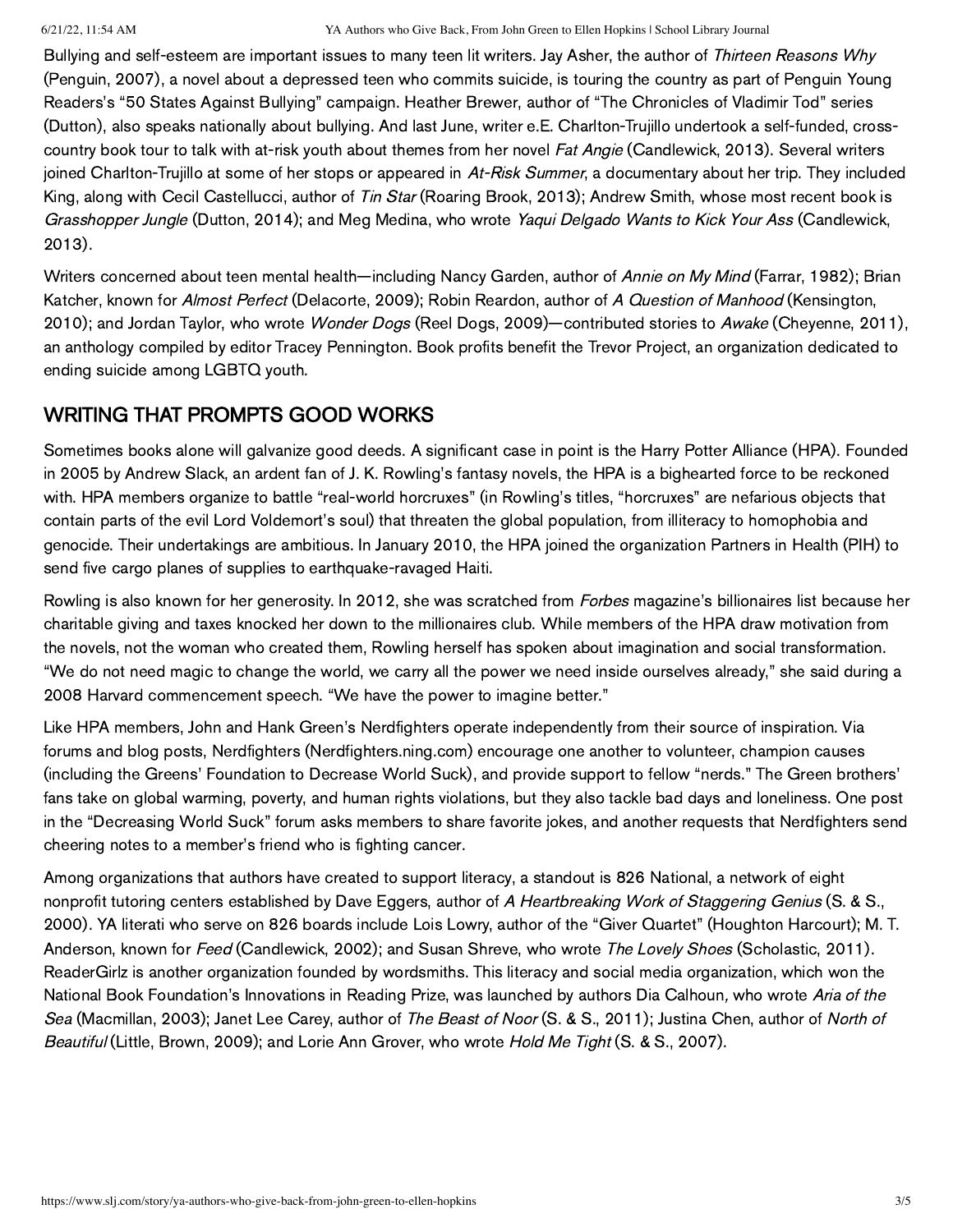

Harry Potter Alliance (HPA) members and students at the New Beginnings Charter School in Brooklyn, NY. The school library benefited from an HPA book drive.

Courtesy of HPA.

# THE COMPASSION FACTOR

All of this good work raises a question: Are writers and readers just more empathetic? An October 2013 study published in Science found that "reading literary fiction may hone adults' ToM [Theory of Mind], a complex and critical social capacity." In non-geek speak, this means that psychologists determined that reading literary fiction increases empathy among adults.

Though studies have not yet been conducted on the effects that reading YA literature may have on empathy, the community's authors resolutely believe in fiction's ability to promote and strengthen understanding. In a speech Green recently delivered at his alma mater, Kenyon College, he spoke about "Thoughts on How to Make Things and Why" and his conviction that reading and writing make better people of us all. "Through story, I can imagine others more generously and complexly," he told a full auditorium. "I can glimpse the richness of their inner lives."

Slack from the HPA has also spoken to the power of imagined narrative to inspire good. "What if we gave our teenagers the opportunity to imagine themselves as the heroes that they have grown up watching, rather than treating their precious minds as nothing more than a way to line the pockets of some CEO?" he asked in "Cultural Acupuncture and a Future for Social Change," a 2010 Huffington Post piece about the HPA.

Slack is on to something, according to a publication released by the Coalition of Community Foundations for Youth, Best Practices in Youth Philanthropy. "Youth philanthropy programs provide authentic opportunities for young people to develop skills and knowledge that will make them better students and citizens in the present," wrote the study's authors, Pam Garza and Pam Stevens. Such involvement, Garza and Stevens maintain, will "increase the chances that they will continue to play active roles in the community in the future."

In addition, "having friends that volunteer regularly is the primary factor influencing a young person's volunteering habits," according to a 2012 survey from DoSomething.org, which encourages young people to embrace social change. If a teen's friends are justice-loving Nerdfighters or wizard-worshipping activists, she'll likely want to "imagine" herself as a hero, too.

# DOING GOOD DESPITE THE CHALLENGES

Though the number of U.S. nonprofits increased 25 percent between 2001 and 2011, to number around 2.3 million in 2010, "the amount of money coming into the sector has pretty much stayed the same," said Sandra Miniutti, vice president of marketing and CFO for Charity Navigator, America's largest charity rating service. "So more and more charities are fighting over the same level of contributions." One percent of charities draw 86 percent of funding—which makes it tough for new and smaller nonprofits to get off the ground.

#### **ORGANIZATIONS THAT DO GOOD**

826 [Valencia](http://826valencia.org/) A nonprofit organization supporting students ages six to 18 with literacy and writing skills and to helping teachers inspire student writing.

**[Before](http://beforeyouwerehot.com/) You Were Hot Devoted to the** belief that "every swan was once an ugly duckling."